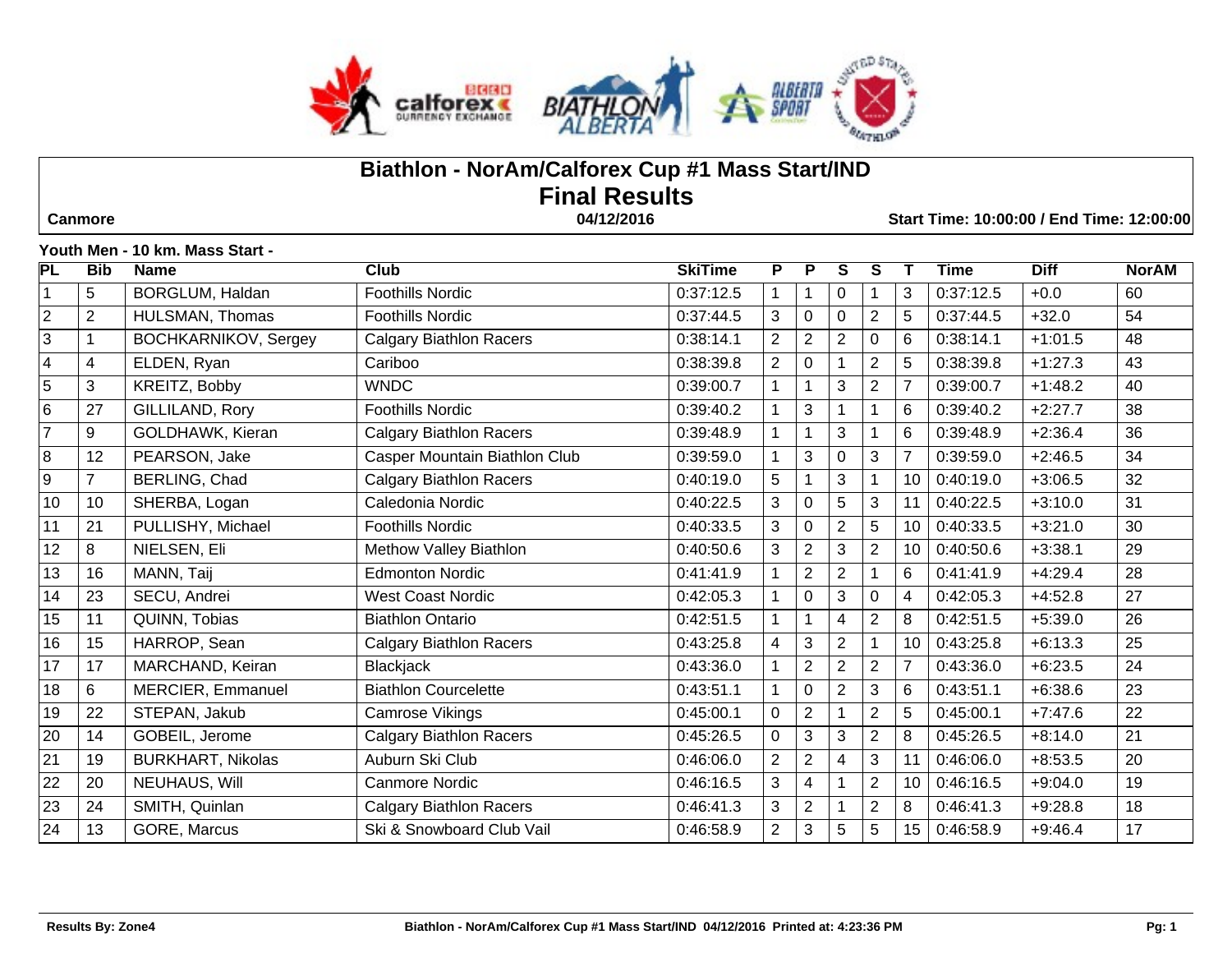### **Youth Men Continued ... - 10 km. Mass Start -**

| PL      | Bib | <b>Name</b>             | Club                    | <b>SkiTime</b> | P |   |    | Гіmе      | <b>Diff</b> | <b>NorAM</b> |
|---------|-----|-------------------------|-------------------------|----------------|---|---|----|-----------|-------------|--------------|
| 25      | 25  | LINKLATER, Wynn         | <b>Edmonton Nordic</b>  | 0:48:01.3      | 2 | n | 10 | 0:48:01.3 | $+10:48.8$  | 16           |
| 26      | 26  | <b>SCHRATZ, William</b> | West Coast Nordic       | 0.52:42.2      |   |   | 15 | 0:52:42.2 | $+15:29.7$  |              |
| DNF     | 999 | YOUTH MEN,              |                         | ***            |   |   |    | $***$     | $***$       |              |
| DNS  18 |     | <b>GERVAIS, Olivier</b> | <b>Biathlon Ontario</b> | ***            |   |   |    | $***$     | $***$       |              |
| DNS 28  |     | PAZDAN, Christian       | <b>Foothills Nordic</b> | ***            |   |   |    | $***$     | ***         |              |

**Jury Decisions**

**Bib:** 999 **Notes:** Reprimand to entire Youth Men field - IBU 8.5.2.1: Handling rifle before firing point.

#### **Junior Men - 12.5 km. Mass Start -**

| PL             | <b>Bib</b> | <b>Name</b>              | Club                           | <b>SkiTime</b> | P              | P              |                |   |                | Time      | <b>Diff</b> | <b>NorAM</b> |
|----------------|------------|--------------------------|--------------------------------|----------------|----------------|----------------|----------------|---|----------------|-----------|-------------|--------------|
|                | 29         | COOPER, Travis           | National Guard Biathlon        | 0:42:14.8      | 2              |                |                | ⌒ |                | 0:42:14.8 | $+0.0$      | 60           |
| $\overline{2}$ | 32         | ALGRA, Jarod             | West Coast Nordics/WNDC        | 0.44:21.5      | 2              |                |                |   | 4              | 0:44:21.5 | $+2:06.7$   | 54           |
| 3              | 30         | BOUDREAU, André          | <b>Biathlon PEI</b>            | 0.44:21.6      |                |                | 2              | 2 | 5              | 0:44:21.6 | $+2:06.8$   | 48           |
| 4              | 33         | CARROLL, Peter           | Auburn Ski Club                | 0:45:23.4      |                | 0              |                | 3 | 5              | 0:45:23.4 | $+3:08.6$   | 43           |
| 5              | 31         | <b>BOUDREAU, Lucas</b>   | <b>Biathlon PEI</b>            | 0:45:42.3      |                | 2              | 3              | 2 | 8              | 0:45:42.3 | $+3:27.5$   | 40           |
| 6              | 34         | TWEEDIE, Angus           | <b>Bulkley Valley/WNDC</b>     | 0:47:29.2      |                | $\overline{2}$ | $\overline{2}$ |   | 6              | 0:47:29.2 | $+5:14.4$   | 38           |
|                | 35         | PLAMONDON-DUMONT, Louis  | Courcelette                    | 0.48:28.0      |                |                |                |   | $\overline{2}$ | 0:48:28.0 | $+6:13.2$   | 36           |
| 8              | 36         | HOLLAND, Brion           | <b>Calgary Biathlon Racers</b> | 0.48.32.6      | $\overline{2}$ |                | 2              | 0 | 5              | 0:48:32.6 | $+6:17.8$   | 34           |
| Ι9             | 37         | <b>MACDONELL, Curtis</b> | <b>Foothills Nordic</b>        | 0:54:41.7      | 5              |                |                |   | 11             | 0:54:41.7 | $+12:26.9$  | 32           |
| $DNF$ 38       |            | MACDOUGALL, Colton       | Caledonia Nordic               | ***            | 3              |                |                |   |                | $***$     | $***$       |              |

### **Men - 15 km. Mass Start -**

| PL | <b>Bib</b> | <b>Name</b>          | Club                                   | <b>SkiTime</b> | P. | P | s |   |    | Time      | <b>Diff</b> | <b>NorAM</b> |
|----|------------|----------------------|----------------------------------------|----------------|----|---|---|---|----|-----------|-------------|--------------|
|    | 41         | SCHOMMER, Paul       | Moose Nordic/USBA/OTC                  | 0:46:42.2      |    |   |   |   | 3  | 0:46:42.2 | $+0.0$      | 60           |
| 2  | 49         | DREISSIGACKER, Ethan | <b>Craftsbury Green Racing Project</b> | 0.47:50.6      | 0  |   |   | 0 | 3  | 0:47:50.6 | $+1:08.4$   | 54           |
| 3  | 39         | MILLAR, Aidan        | <b>BATC/Canmore Nordic</b>             | 0.47:51.6      | 0  |   | າ |   |    | 0:47:51.6 | $+1:09.4$   | 48           |
| 14 | 40         | <b>BOWLER, Bill</b>  | <b>WB</b>                              | 0:48:19.1      |    |   | ົ |   | ⇁  | 0:48:19.1 | $+1:36.9$   | 43           |
| 15 | 43         | DURTSCHI, Max        | USBA/OTC                               | 0.48:19.7      | 2  |   | 3 | 0 | 5  | 0:48:19.7 | $+1:37.5$   | 40           |
| 16 | 47         | ELLINGSON, Jakob     | LNR/MN Biathlon                        | 0.48.54.0      |    |   |   | 3 | 6  | 0:48:54.0 | $+2:11.8$   | 38           |
|    | 57         | DOHERTY, Sean        | USBA/OTC                               | 0.49.45.5      | 0  |   | ◠ |   | 4  | 0:49:45.5 | $+3:03.3$   | 36           |
| 8  | 48         | MACKENZIE, Jasper    | <b>Telemark Biathlon Club</b>          | 0:50:00.0      | 2  |   | 4 | າ | 10 | 0:50:00.0 | $+3:17.8$   | 34           |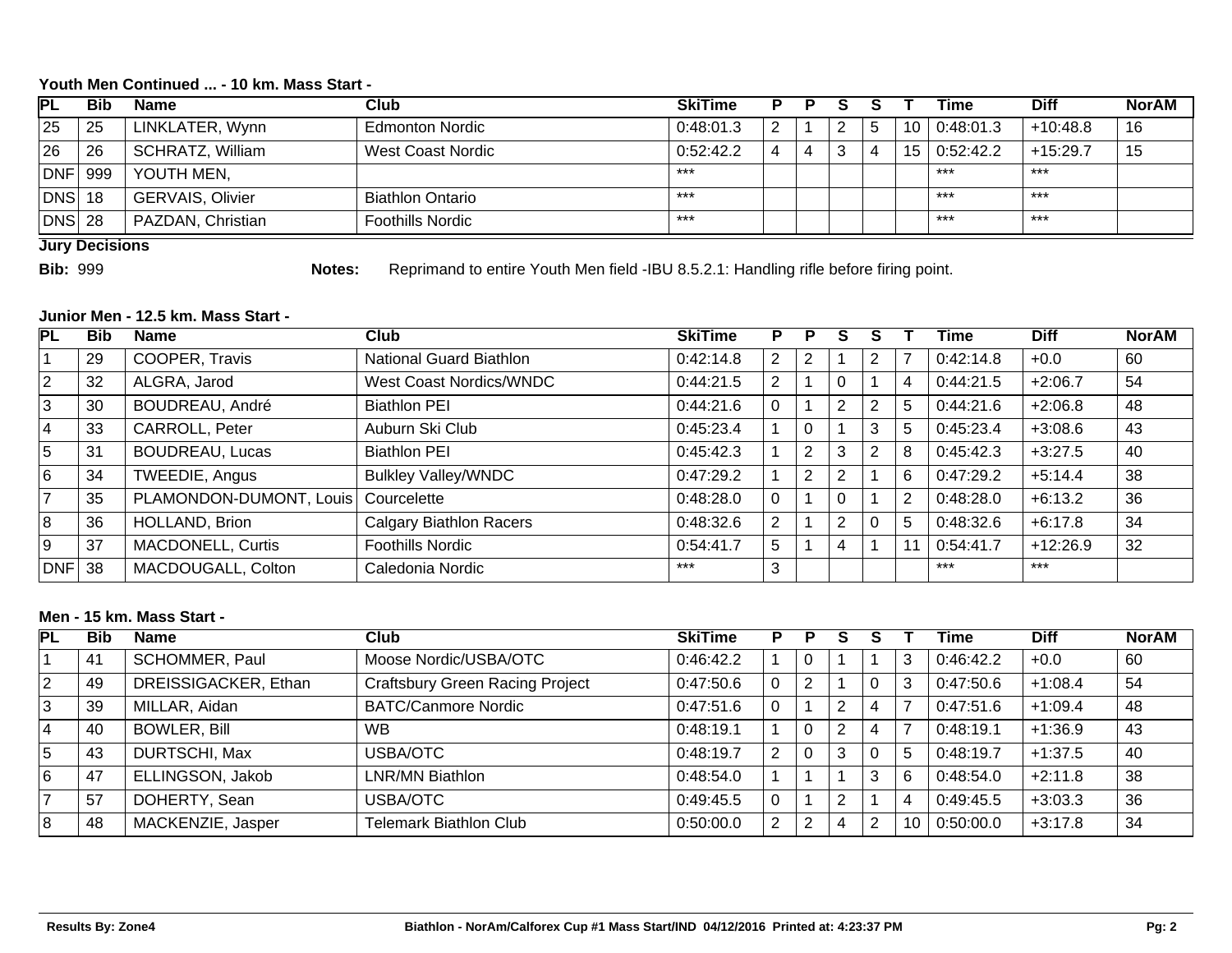# **PL Bib Name Club SkiTime P P S S T Time Diff NorAM** 9 46 BROWN, Jake Moose Nordic/USBA/OTC 0:50:15.7 3 0 4 3 10 0:50:15.7 +3:33.5 32 10 45 STRUM, Matthew BATC/Canmore Nordic 0:50:38.7 2 0 1 1 4 0:50:38.7 +3:56.5 31 11 42 HOWE, Alexander Craftsbury Green Racing Project 0:51:02.7 3 0 2 1 6 0:51:02.7 +4:20.5 30 12 44 GIBSON, Michael Craftsbury Green Racing Project 0:51:53.1 2 3 1 2 8 0:51:53.1 +5:10.9 29 13 50 GERWING, Nate Rocky Mountain Racers 0:53:19.3 2 2 2 1 7 0:53:19.3 +6:37.1 28 14 51 ROOTS, Arthur Caledonia Nordic 0:53:42.1 2 3 1 0 6 0:53:42.1 +6:59.9 27 15 | 52 | NAKADA, Tadhg | National Guard Biathlon | 0:54:13.3 | 2 | 2 | 2 | 8 | 0:54:13.3 | +7:31.1 | 26 16 54 THOMPSON, Beau Foothills Nordic 0:54:56.5 1 1 2 2 6 0:54:56.5 +8:14.3 25 17 53 PREMOZE, Simon Independent 0:55:16.0 2 0 1 3 6 0:55:16.0 +8:33.8 24 18 | 56 | ECCLESTON, Sasha | Camrose Vikings | 1:03:08.7 | 4 | 2 | 2 | 3 | 11 | 1:03:08.7 | +16:26.5 | 23 DNS 55 NOVAK, Grant Rocky Mountain Racers \*\*\* The test was a statement of the test was a statement of the test was the test was a statement of the test was a statement of the test was a statement of the test was a statemen

#### **Men Continued ... - 15 km. Mass Start -**

#### **Youth Women - 7.5 km. Mass Start -**

| PL                      | <b>Bib</b> | <b>Name</b>               | <b>Club</b>                    | <b>SkiTime</b> | P            | P              | S              | S              |                | Time      | <b>Diff</b> | <b>NorAM</b> |
|-------------------------|------------|---------------------------|--------------------------------|----------------|--------------|----------------|----------------|----------------|----------------|-----------|-------------|--------------|
|                         | 83         | PARADIS, Pascale          | <b>Foothills Nordic</b>        | 0:31:03.5      | $\mathbf{0}$ |                | 3              | 2              | 6              | 0:31:03.5 | $+0.0$      | 60           |
| $\overline{2}$          | 79         | SAUVÉ, Élise              | <b>Foothills Nordic</b>        | 0:32:25.2      |              |                | 0              | 3              | 5              | 0:32:25.2 | $+1:21.7$   | 54           |
| 3                       | 66         | PERUSSE, Frederique Karia | La Poursuite                   | 0:33:12.6      | $\Omega$     |                | $\overline{2}$ | 3              | 6              | 0:33:12.6 | $+2:09.1$   | 48           |
| $\overline{\mathbf{4}}$ | 81         | PEIFFER, Benita           | Sea to Sky Nordic              | 0:33:25.3      | 4            | $\overline{2}$ | 3              |                | 10             | 0:33:25.3 | $+2:21.8$   | 43           |
| $\overline{5}$          | 62         | ROUSSEAU, Shilo           | <b>Biathlon Ontario</b>        | 0:33:31.7      | 3            |                |                | 2              | $\overline{7}$ | 0:33:31.7 | $+2:28.2$   | 40           |
| $6\phantom{1}$          | 58         | MADIGAN, Lexie            | Auburn Ski Club                | 0:33:59.9      | 3            | $\overline{2}$ | 2              | $\overline{2}$ | 9              | 0:33:59.9 | $+2:56.4$   | 38           |
| $\overline{7}$          | 75         | TILLEY, Tatiana           | <b>Rocky Mountain Racers</b>   | 0:34:07.7      |              | $\Omega$       |                | $\overline{2}$ | 4              | 0:34:07.7 | $+3:04.2$   | 36           |
| 8                       | 59         | GOWLING, Gillian          | <b>Rocky Mountain Racers</b>   | 0:34:23.6      | 2            | 3              | 2              | 2              | 9              | 0:34:23.6 | $+3:20.1$   | 34           |
| $9\,$                   | 68         | JUCE, Eveline             | Camrose Vikings                | 0:34:47.3      | $\Omega$     |                |                | 3              | 4              | 0:34:47.3 | $+3:43.8$   | 32           |
| 10                      | 63         | SELLERS, Anna             | Canmore Nordic                 | 0:34:50.5      |              | 4              | $\overline{2}$ | 4              | 11             | 0:34:50.5 | $+3:47.0$   | 31           |
| 11                      | 77         | SHERRINGTON, Jenna        | <b>Foothills Nordic</b>        | 0:34:55.9      | 2            | 3              | $\overline{2}$ | 3              | 10             | 0:34:55.9 | $+3:52.4$   | 30           |
| 12                      | 61         | WOODS, Ariana             | <b>Bridger Biathlon Club</b>   | 0:34:57.1      |              | 3              | 3              | 3              | 10             | 0:34:57.1 | $+3:53.6$   | 29           |
| 13                      | 71         | MIREJOVSKY, Anne          | Camrose Vikings                | 0:35:00.9      | $\Omega$     | $\overline{2}$ | 3              | 3              | 8              | 0:35:00.9 | $+3:57.4$   | 28           |
| 14                      | 74         | <b>TURNER, Mackenzie</b>  | <b>Biathlon Ontario</b>        | 0:35:43.2      | 2            | 0              | 4              | 2              | 8              | 0:35:43.2 | $+4:39.7$   | 27           |
| 15                      | 60         | GARNER, Rylie             | Casper Mountain Biathlon Club  | 0:36:18.7      | 2            | 5              |                | $\overline{2}$ | 10             | 0:36:18.7 | $+5:15.2$   | 26           |
| 16                      | 72         | KOVACHIK, Amelia          | <b>Calgary Biathlon Racers</b> | 0:36:24.6      | 3            |                | 2              | 3              | 9              | 0:36:24.6 | $+5:21.1$   | 25           |
| 17                      | 64         | DEUCHAR, Ashley           | <b>Foothills Nordic</b>        | 0:37:12.6      | 0            | 5              | 2              | 3              | 10             | 0:37:12.6 | $+6:09.1$   | 24           |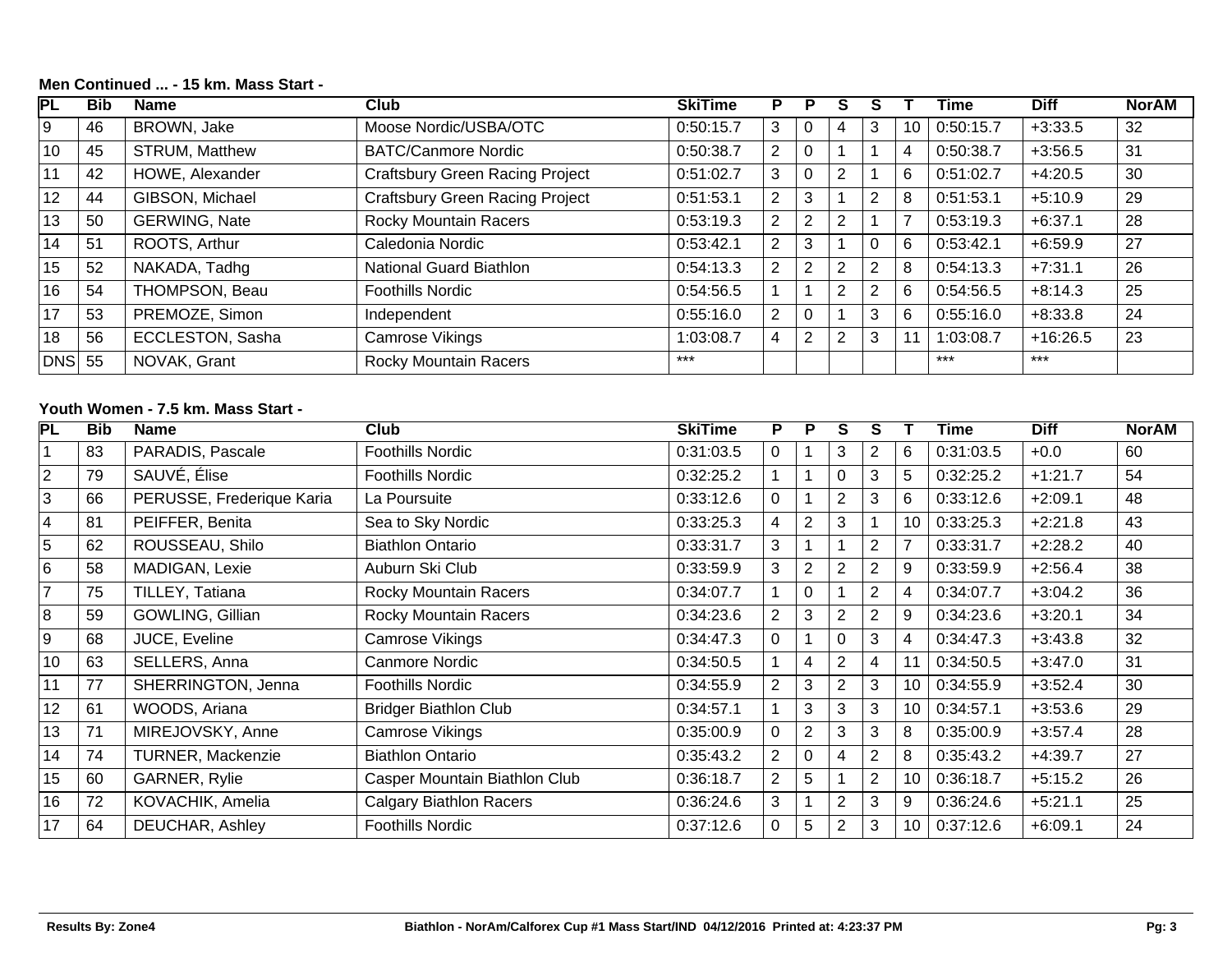## **Youth Women Continued ... - 7.5 km. Mass Start -**

| IPL. | <b>Bib</b> | <b>Name</b>               | Club                    | <b>SkiTime</b> | P. |     | o |    | Гіmе      | <b>Diff</b> | <b>NorAM</b> |
|------|------------|---------------------------|-------------------------|----------------|----|-----|---|----|-----------|-------------|--------------|
| 18   | 76         | KLOTZ, Annika             | <b>Foothills Nordic</b> | 0:37:15.0      |    | 3   | 2 | 1  | 0:37:15.0 | $+6:11.5$   | 23           |
| 19   | 69         | GAGNÉ, Vanessa            | <b>Biathlon Estrie</b>  | 0:37:37.6      |    |     | հ |    | 0:37:37.6 | $+6:34.1$   | 22           |
| 20   | 65         | <b>HAWKINS, Gabrielle</b> | Canmore Nordic          | 0:38:05.3      | 2  | 3   | 4 | 13 | 0:38:05.3 | $+7:01.8$   | 21           |
| 21   | 73         | <b>BLACK, Larissa</b>     | Sea to Sky Nordic       | 0:38:20.5      | 3  |     | 4 | 10 | 0:38:20.5 | $+7:17.0$   | 20           |
| 22   | 67         | KAWANO, Kaede             | Sea to Sky Nordic       | 0:36:37.8      | 5  | - 3 |   | 10 | 0:38:37.8 | $+7:34.3$   | 19           |
| 23   | 70         | <b>BURKE, Calista</b>     | Canmore Nordic          | 0:38:54.4      |    |     | 4 | 10 | 0:38:54.4 | $+7:50.9$   | 18           |
| 24   | 82         | DITTRICH, Katya           | <b>Foothills Nordic</b> | 0:41:55.3      | ာ  | 3   |   | IЗ | 0:45:55.3 | $+14:51.8$  | 17           |

#### **Jury Decisions**

| <b>Bib: 67</b> | Time: | 0:02:00.0 | Notes: | IBU 5.5-A: One missed penalty loop. |
|----------------|-------|-----------|--------|-------------------------------------|
| <b>Bib: 82</b> | Time: | 0.04:00.0 | Notes: | IBU 5.5-A: Two missed penalty loops |

## **Women - 12.5 km. Mass Start -**

| PL | Bib  | <b>Name</b>             | <b>Club</b>                            | <b>SkiTime</b> | D |   |   |    | Time      | <b>Diff</b> | <b>NorAM</b> |
|----|------|-------------------------|----------------------------------------|----------------|---|---|---|----|-----------|-------------|--------------|
|    | 84   | PHANEUF, Maddie         | USBA/PBSC/OTC                          | 0.48.45.9      |   |   |   | 5  | 0:48:45.9 | $+0.0$      | -60          |
| 2  | . 87 | PATERSON, Jessica       | <b>Edmonton Nordic</b>                 | 0:51:46.8      |   |   |   | 3  | 0:51:46.8 | $+3:00.9$   | 54           |
|    | 86   | <b>GROSSMAN, Hallie</b> | Craftsbury Green Racing Project        | 0:52:11.0      |   | 4 |   | 15 | 0:52:11.0 | $+3:25.1$   | 48           |
| 4  | 85   | DREISSIGACKER, Emily    | <b>Craftsbury Green Racing Project</b> | 0:52:22.8      | ົ |   |   |    | 0:52:22.8 | $+3:36.9$   | 43           |
|    | 88   | <b>BURKE, Daniella</b>  | Camrose Vikings                        | 1:09:52.7      |   |   | ◠ | 8  | 1:09:52.7 | $+21:06.8$  | -40          |

### **Junior Women - 10 km. Mass Start -**

| <b>PL</b> | Bib | <b>Name</b>          | Club                    | <b>SkiTime</b> |     |  |        |    | Time      | <b>Diff</b> | <b>NorAM</b> |
|-----------|-----|----------------------|-------------------------|----------------|-----|--|--------|----|-----------|-------------|--------------|
|           | 89  | CAMPBELL,<br>Caitlin | <b>Biathlon PEI</b>     | 0:42:33.0      |     |  | n<br>U | 3  | 0:42:33.0 | $+0.0$      | -60          |
|           | 90  | ELLINGSON, Siena     | LNR/MN Biathlon         | 0:43:49.7      | - 0 |  | ົ      |    | 0:43:49.7 | $+1:16.$    | 54           |
|           | 91  | RUNNALLS, Ashley     | Calgary Biathlon Racers | 0:52:20.2      |     |  | ⌒      | -8 | 0:52:20.2 | $+9:47.2$   | 40           |

#### **Senior Boys - 7.5 km. Individual -**

| PL | <b>Bib</b> | <b>Name</b>       | Club                    | <b>SkiTime</b> |  |  |   | Гіmе      | <b>Diff</b> |  |
|----|------------|-------------------|-------------------------|----------------|--|--|---|-----------|-------------|--|
|    | 123        | SMITH, Lucas      | <b>Red River Nordic</b> | 0:24:30.0      |  |  | 6 | 0:29:00.0 | $+0.0$      |  |
| ∠  | 119        | ROGANS, Cory      | <b>Foothills Nordic</b> | 0:26:17.7      |  |  |   | 0:29:17.7 | $+17.7$     |  |
|    | 122        | BERG, Finn        | Calgary Biathlon Racers | 0:26:46.6      |  |  |   | 0:29:46.6 | $+46.5$     |  |
|    | 109        | CHAMPAGNE, Xavier | Calgary Biathlon Racers | 0:27:35.6      |  |  |   | 0:30:35.6 | $+1:35.5$   |  |